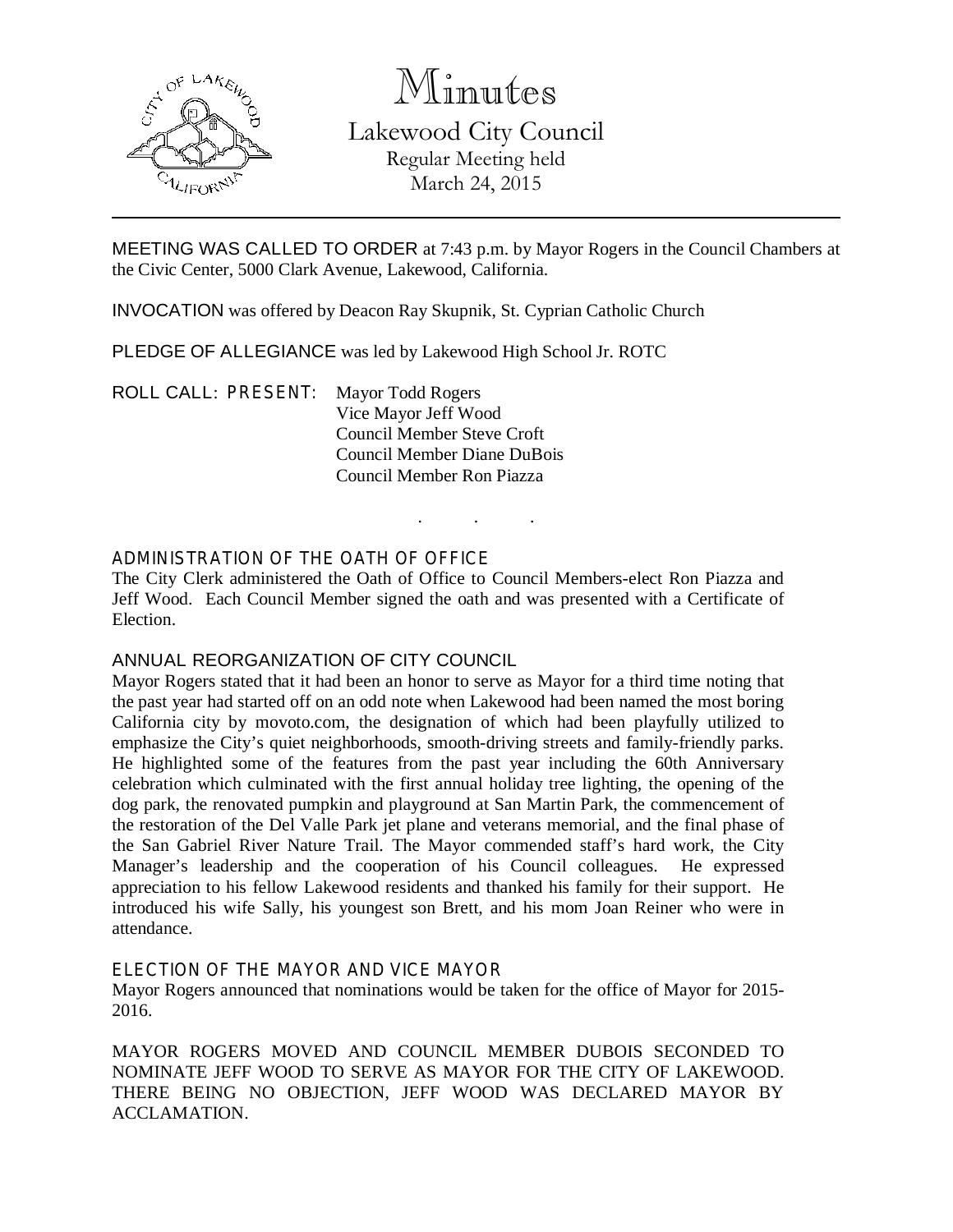# ANNUAL REORGANIZATION OF CITY COUNCIL - Continued ELECTION OF THE MAYOR AND VICE MAYOR

Mayor Wood presented outgoing Mayor Rogers with a plaque, scrapbook and "Boring City" mug commemorating his year of service as Mayor. Mayor Wood also presented Mrs. Sally Rogers with a bouquet of flowers in recognition of her support for her husband and the many demands made on their time during his year as mayor.

Mayor Wood announced that nominations were open for the office of Vice Mayor.

COUNCIL MEMBER ROGERS MOVED AND COUNCIL MEMBER CROFT SECONDED TO NOMINATE RON PIAZZA TO SERVE AS VICE MAYOR. THERE BEING NO OBJECTION, RON PIAZZA WAS DECLARED VICE MAYOR BY ACCLAMATION.

Vice Mayor Piazza expressed gratitude for the opportunity to serve as Vice Mayor and introduced his wife, Nancy, who was his biggest supporter.

Mayor Wood thanked his Council colleagues for the opportunity to serve as mayor and pledged to be a good representative of the Council as well as the residents of Lakewood. He introduced his family in attendance including his wife, Mary Jane, and daughters Kaitlin and Courtney as well as his mother, father and stepmother, aunt, mother- and father-in-law and sister-in-law with her family. He explained that he and Mary Jane had chosen Lakewood as their home for its good schools, affordable homes, safe neighborhoods and attractive parks. He expressed excitement at the upcoming opening of the San Gabriel River Nature Trail and the Veterans Memorial Plaza at Del Valle Park and highlighted other infrastructure projects such as the improvements to Palms Park activity building and the repaving of various street. The Mayor identified some of the challenges facing the City such as the statewide drought and its effect on finances as well as the resulting consequences of the end of redevelopment. He conveyed his appreciation of staff, the City Manager, and the City Attorney for their hard work and customer service efforts and thanked the residents for their pride in Lakewood and their community spirit. He credited former Council Member Joe Esquivel for his start in public service as a Recreation and Community Services Commissioner and later for receiving his support to run for his seat. Mayor Wood concluded by stating that he looked forward to the coming year with its many exciting projects and its fair share of challenges.

#### ANNOUNCEMENTS AND PRESENTATIONS:

Mayor Wood announced that the meeting would be adjourned in memory of Sharon Dugais, who worked for the Sheriff's Department, and in memory of Dorothy Levin, an original resident who had lived to 106 years old.

. . .

Mayor Wood encouraged attendance at the Friends of the Lakewood Libraries annual book sale to be held on Saturday, March 28th, at the Iacoboni Library and also announced the April 1st deadline to submit brick orders for the Veterans Memorial Plaza.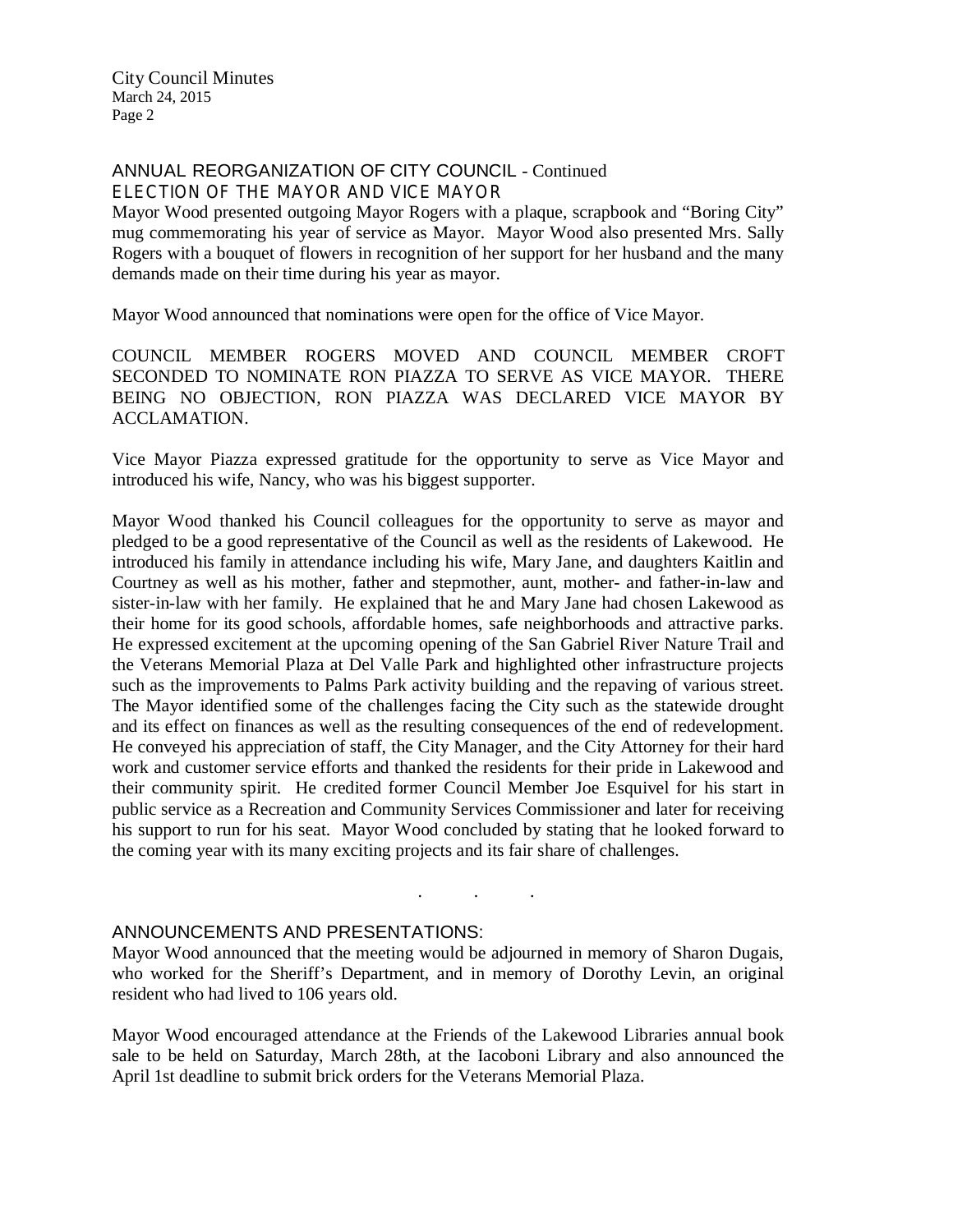ROUTINE ITEMS: COUNCIL MEMBER CROFT MOVED AND VICE MAYOR PIAZZA SECONDED TO APPROVE ROUTINE ITEMS 1 THROUGH 7 and 10.

- RI-1 Approval of Minutes of the Meetings held February 24, and March 10, 2015
- RI-2 Approval of Personnel Transactions
- RI-3 Approval of Registers of Demands
- RI-4 Approval of Report of Monthly Investment Transactions
- RI-5 RESOLUTION NO. 2015-3; A RESOLUTION OF THE CITY COUNCIL OF THE CITY OF LAKEWOOD ADOPTING PROGRAM SUPPLEMENT NUMBER N009 TO MASTER AGREEMENT NUMBER 07-5315R AND AUTHORIZING THE MAYOR TO EXECUTE SAID AGREEMENT
- RI-6 RESOLUTION NO. 2015-4; A RESOLUTION OF THE CITY COUNCIL OF THE CITY OF LAKEWOOD ESTABLISHING DISABLED PERSON DESIGNATED PARKING ON THE SOUTH SIDE OF 212TH STREET WITHIN THE CITY OF LAKEWOOD

RESOLUTION NO. 2015-5; A RESOLUTION OF THE CITY COUNCIL OF THE CITY OF LAKEWOOD ESTABLISHING DISABLED PERSON DESIGNATED PARKING ON THE EAST SIDE OF DUNROBIN STREET WITHIN THE CITY OF LAKEWOOD

- RI-7 Ratification of Purchase of Play Sand for Boyar Park
- RI-10 Approval of Gateway Cities Council of Governments Economic Development Administration Revolving Loan Fund Transfer

UPON ROLL CALL VOTE, THE MOTION WAS APPROVED:

AYES: COUNCIL MEMBERS: Croft, DuBois, Rogers, Piazza and Wood NAYS: COUNCIL MEMBERS: None

RI-8 Approval of Refunding of 2008 Photovoltaic System Lease

Alan Gafford noted the significant savings involved in the bond refunding and inquired about the advantages of a negotiated sale versus a competitive bid.

Administrative Services Director Diane Perkin stated that one of the benefits of a negotiated sale was the speed with which it could be accomplished, an important factor due to a refinancing requirement that it be completed before the April 1st deadline to obtain the savings.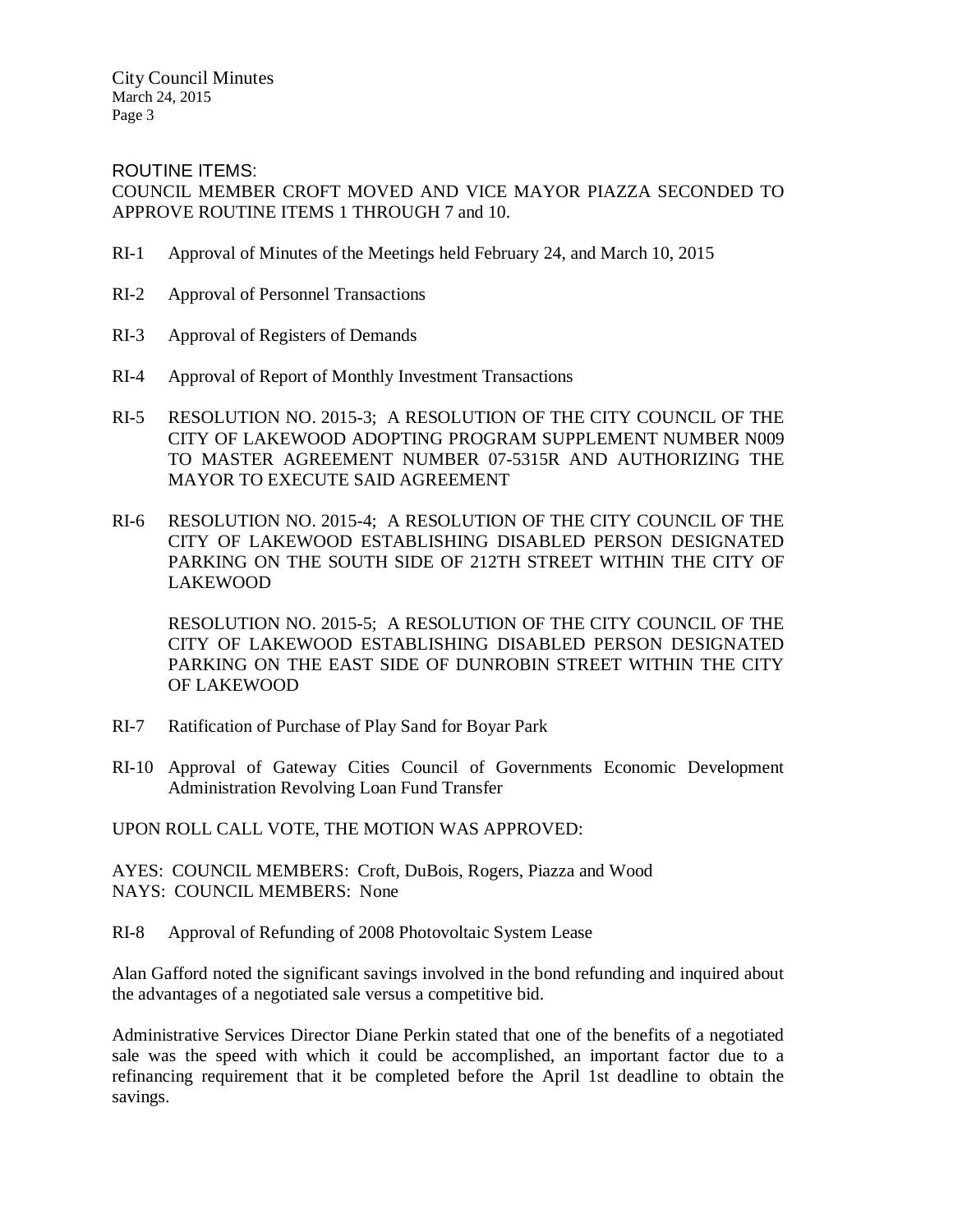#### ROUTINE ITEMS: - Continued

Responding to further questions from Mr. Gafford, Ms. Perkin identified some of the reasons that the 2015 bonds would likely not be refunded even if market rates improved and stated that savings would be utilized to support capital improvements in the Water Resource Department.

COUNCIL MEMBER ROGERS MOVED AND COUNCIL MEMBER CROFT SECONDED TO APPROVE STAFF'S RECOMMENDATION. UPON ROLL CALL VOTE, THE MOTION WAS APPROVED:

AYES: COUNCIL MEMBERS: Croft, DuBois, Rogers, Piazza and Wood NAYS: COUNCIL MEMBERS: None

RI-9 RESOLUTION NO. 2015-6; A RESOLUTION OF THE CITY COUNCIL OF THE CITY OF LAKEWOOD ADDING A JOB CLASSIFICATION TO SCHEDULE A OF RESOLUTION NO. 2014-28 PERTAINING TO HOURLY-RATED PART-TIME EMPLOYEES AND ENACTING A PERSONNEL RESOLUTION ESTABLISHING THE COMPENSATION, RULES AND REGULATIONS PERTAINING TO HOURLY-RATED PART-TIME EMPLOYEES

Mr. Gafford also requested additional information on the personnel resolution. Assistant City Manager Lisa Novotny stated that there would be one student intern position in the Administration Department working 320 hours in the summer as part of CAMEO, the high school mentoring program, which provided job experience to promising students in the Long Beach Unified School District.

VICE MAYOR PIAZZA MOVED AND COUNCIL MEMBER DUBOIS SECONDED TO ADOPT RESOLUTION NO. 2015-6. UPON ROLL CALL VOTE, THE MOTION WAS APPROVED:

AYES: COUNCIL MEMBERS: Croft, DuBois, Rogers, Piazza and Wood NAYS: COUNCIL MEMBERS: None

# 1.1 • INTRODUCTION OF ORDINANCE NO. 2015-2; AMENDING A PRECISE PLAN FOR 3014 SOUTH STREET

. . .

Community Development Director Sonia Southwell displayed slides and made a presentation based on the memo in the agenda. She reported that the applicant for a 72-unit condominium project already under construction at 3014 South Street had requested approval for modification to the precise plan, which originally called for a three-foot tall split-face block wall along the north property line. The proposed modification would allow a seven-foot tall wall to be built which was necessary to reduce noise impacts on exterior living areas. It was the recommendation of the Planning and Environment Commission that the City Council hold a public hearing and introduce the proposed ordinance approving the proposed modification of the precise plan and the associated categorical exemption.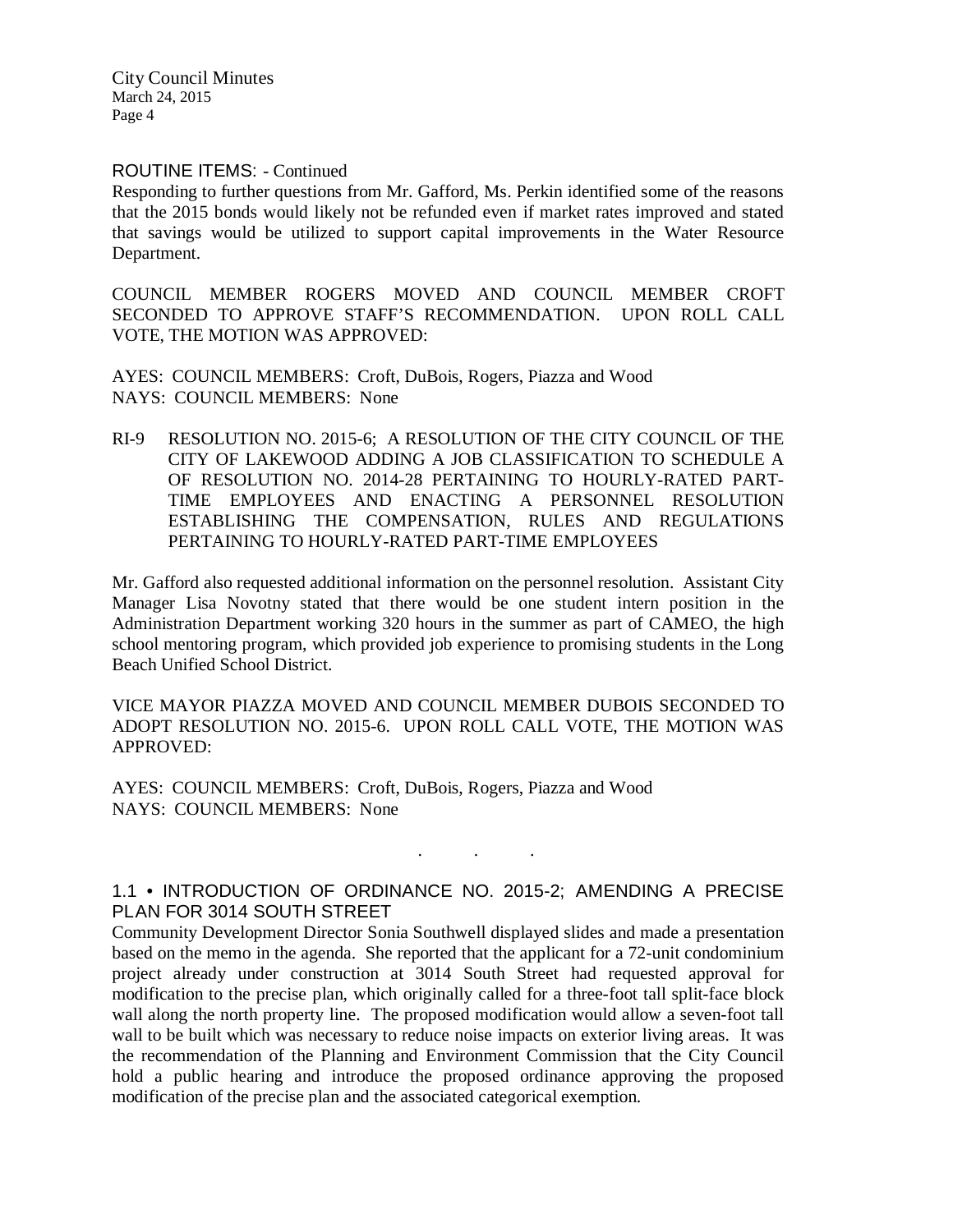# 1.1 • INTRODUCTION OF ORDINANCE NO. 2015-2; AMENDING A PRECISE PLAN FOR 3014 SOUTH STREET - Continued

Council Member Rogers, stating that while he appreciated the necessity of the approval process, expressed concern that the noise issue had not been addressed earlier. Ms. Southwell explained that because the project had changed hands, the previous developer had not conducted the acoustical analysis as the new project engineer had done. She stated that appropriate analyses would be included as a safeguard on future projects.

In response to questions from Council Member Croft, Ms. Southwell confirmed that more mature landscaping would be installed as part of the compromise to soften the appearance of the fence height.

Ms. Southwell verified for Council Member DuBois that this would be a one-time exception due to the project's proximity to South Street.

Responding to Vice Mayor Piazza's inquiry, Ms. Southwell stated that the distance from the patio area to the sidewalk was approximately 15-16 feet with a five-foot setback.

Mayor Wood opened the public hearing at 8:32 p.m. and called for anyone in the audience wishing to address the City Council on this matter. There was no response.

ORDINANCE NO. 2015-2; AN ORDINANCE OF THE CITY COUNCIL OF THE CITY OF LAKEWOOD MODIFYING THE PRECISE PLAN FOR THAT PROPERTY LOCATED AT 3014 SOUTH STREET was read by title by the City Clerk.

COUNCIL MEMBER CROFT MOVED AND COUNCIL MEMBER DUBOIS SECONDED TO CLOSE THE PUBLIC HEARING, WAIVE FURTHER READING AND INTRODUCE ORDINANCE NO. 2015-2. UPON ROLL CALL VOTE, THE MOTION WAS APPROVED:

AYES: COUNCIL MEMBERS: Croft, DuBois, Piazza and Wood NAYS: COUNCIL MEMBERS: Rogers

# 2.1 • ADOPTION OF SIGNATURE RESOLUTIONS

City Attorney Steve Skolnik advised that the proposed resolutions were part of the annual process of obtaining the appropriate signatures following the mayoral rotation.

. . .

RESOLUTION NO. 2015-7; AUTHORIZING THE CITY TREASURER TO DEPOSIT FUNDS FOR SAFEKEEPING AND INVESTMENT AND AUTHORIZING THE WITHDRAWAL OF FUNDS FROM DEPOSITORIES

RESOLUTION NO. 2015-8; AUTHORIZING THE USE OF THE FACSIMILE SIGNATURE OF THE MAYOR IN THE EXECUTION OF PUBLIC SECURITIES AND INSTRUMENTS OF PAYMENT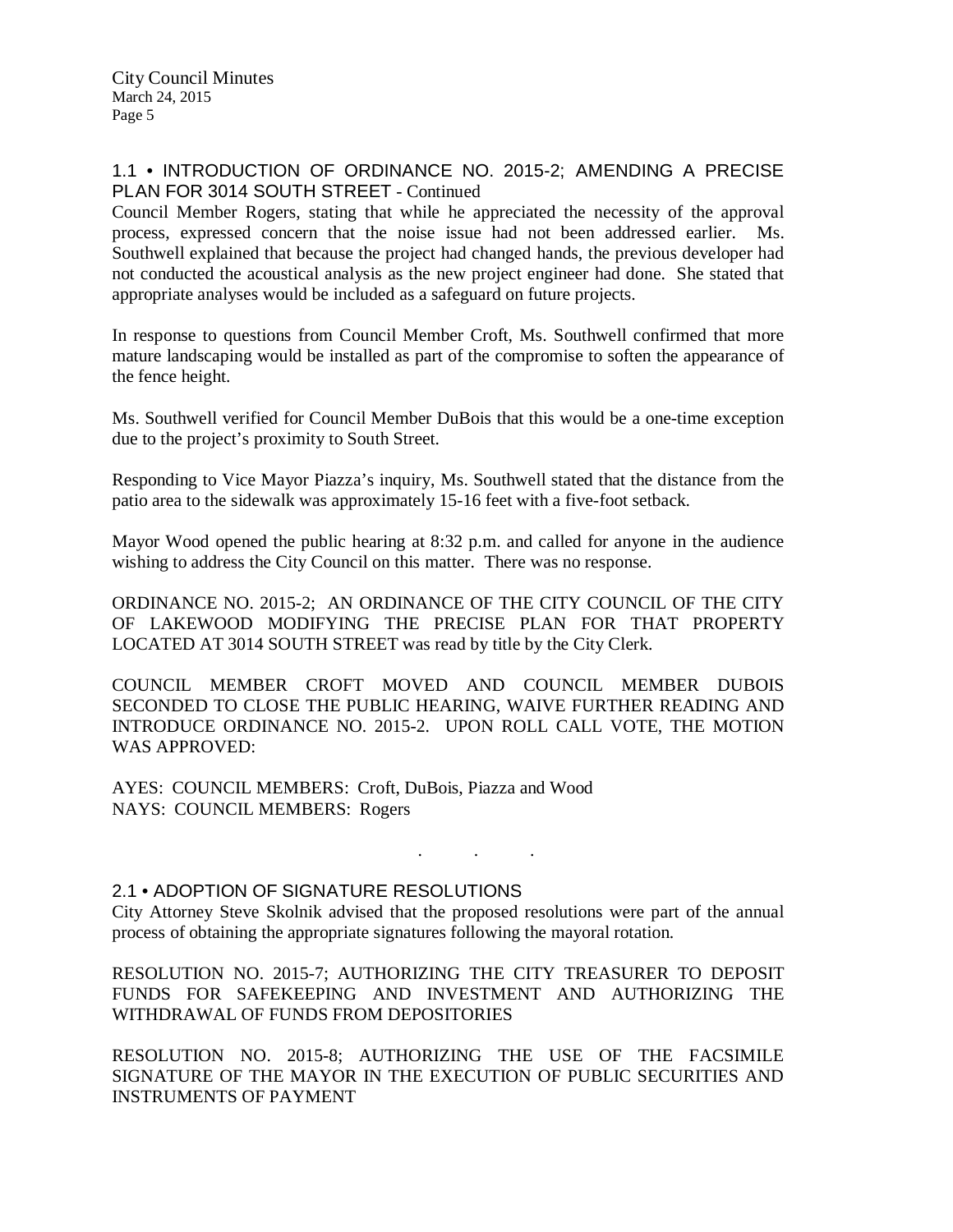2.1 • ADOPTION OF SIGNATURE RESOLUTIONS - Continued RESOLUTION NO. 2015-9; AUTHORIZING THE USE OF THE FACSIMILE SIGNATURE OF THE VICE MAYOR IN THE EXECUTION OF PUBLIC SECURITIES AND INSTRUMENTS OF PAYMENT

COUNCIL MEMBER CROFT MOVED AND COUNCIL MEMBER DUBOIS SECONDED TO ADOPT RESOLUTIONS NO. 2015-7, NO. 2015-8, AND NO. 2015-9. UPON ROLL CALL VOTE, THE MOTION WAS APPROVED:

. . .

AYES: COUNCIL MEMBERS: Croft, DuBois, Rogers, Piazza and Wood NAYS: COUNCIL MEMBERS: None

### 3.1 • VOLUNTEER APPRECIATION MONTH ACTIVITIES

Lisa Litzinger, Director of Recreation and Community Services, displayed slides and gave a presentation based on the memo in the agenda. She stated the Recreation and Community Services Department had planned several events for volunteer recognition and appreciation during the month of April, National Volunteer Month. She noted that many programs, such as Lakewood Youth Sports and Meals on Wheels, could not be offered without the assistance of Lakewood's many volunteers. She also featured volunteer events and programs including Teens in Lakewood Care (TLC), Junior Lifeguards, Project Shepherd, and the annual Lakewood Volunteer Day.

MAYOR WOOD STATED THAT THERE BEING NO OBJECTION, THE ITEM WAS ORDERED RECEIVED AND FILED.

. . .

SUCCESSOR HOUSING ACTIONS

1. Approval of Registers of Demands COUNCIL MEMBER DUBOIS MOVED AND COUNCIL MEMBER CROFT SECONDED TO APPROVE THE REGISTERS OF DEMANDS. UPON ROLL CALL VOTE, THE MOTION WAS APPROVED:

. . .

. . .

AYES: COUNCIL MEMBERS: Croft, DuBois, Rogers, Piazza and Wood NAYS: COUNCIL MEMBERS: None

ORAL COMMUNICATIONS: None